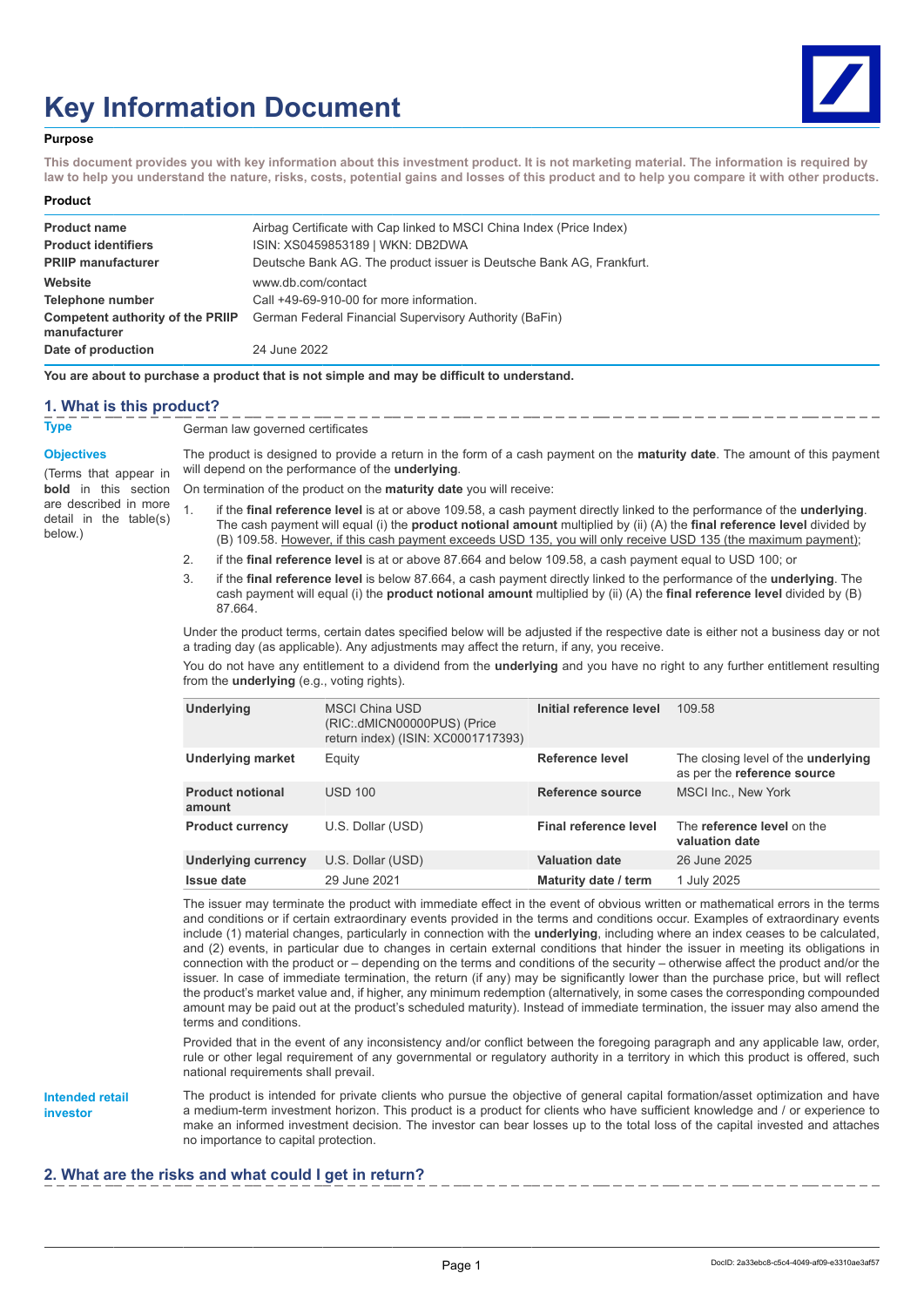

**Lower risk Higher risk**

**The risk indicator assumes you keep the product for 3 years. The actual risk can vary significantly if you cash in at an early stage and you may get back less. You may not be able to sell your product easily or may have to sell at a price that significantly impacts on how much you get back.**

The summary risk indicator is a guide to the level of risk of this product compared to other products. It shows how likely it is that the product will lose money because of movements in the markets or because we are not able to pay you.

We have classified this product as 5 out of 7, which is a medium-high risk class. This rates the potential losses from future performance at a medium-high level, and poor market conditions are very unlikely to impact our capacity to pay you.

**To the extent the currency of the country in which you purchase this product differs from the product currency, please be aware of currency risk. You will receive payments in a different currency so the final return you will get depends on the exchange rate between the two currencies. This risk is not considered in the indicator shown above.**

This product does not include any protection from future market performance so you could lose some or all of your investment. If we are not able to pay you what is owed, you could lose your entire investment.

### **Market developments in the future cannot be accurately predicted. The scenarios shown are only an indication of some of the possible outcomes based on recent returns. Actual returns could be lower.**

| Investment: USD 10,000                   |                                        |                      |                      |                                            |
|------------------------------------------|----------------------------------------|----------------------|----------------------|--------------------------------------------|
| <b>Scenarios</b>                         |                                        | 1 year               | 2 years              | 3 years<br>(Recommended<br>holding period) |
| <b>Stress scenario</b>                   | What you might get<br>back after costs | <b>USD 5,616.68</b>  | <b>USD 5,177.74</b>  | <b>USD 4,324.74</b>                        |
|                                          | Average return each<br>year            | $-43.83%$            | $-28.04%$            | $-24.22%$                                  |
| Unfavourable scenario What you might get | back after costs                       | <b>USD 8,298.13</b>  | <b>USD 7,470.42</b>  | USD 6,691.50                               |
|                                          | Average return each<br>year            | $-17.02%$            | $-13.57%$            | $-12.45%$                                  |
| <b>Moderate scenario</b>                 | What you might get<br>back after costs | <b>USD 10,700.73</b> | <b>USD 10,974.43</b> | <b>USD 11,365.39</b>                       |
|                                          | Average return each<br>year            | 7.01%                | 4.76%                | 4.33%                                      |
| <b>Favourable scenario</b>               | What you might get<br>back after costs | <b>USD 13,447.02</b> | <b>USD 14,647.92</b> | <b>USD 15,399.44</b>                       |
|                                          | Average return each<br>year            | 34.47%               | 21.03%               | 15.36%                                     |

This table shows the money you could get back over the next 3 years under different scenarios, assuming that you invest USD 10,000.

The scenarios shown illustrate how your investment could perform. You can compare them with the scenarios of other products. The scenarios presented are an estimate of future performance based on evidence from the past on how the value of this investment varies, and are not an exact indicator. What you get will vary depending on how the market performs and how long you keep the product. The stress scenario shows what you might get back in extreme market circumstances, and it does not take into account the situation where we are not able to pay you.

This product cannot be easily cashed in. This means it is difficult to estimate how much you would get back if you cash in before maturity. You will either be unable to cash in early or you will have to pay high costs or make a large loss if you do so.

The figures shown include all the costs of the product itself, but may not include all the costs that you pay to your advisor or distributor. The figures do not take into account your personal tax situation, which may also affect how much you get back.

# **3. What happens if Deutsche Bank AG, Frankfurt is unable to pay out?**

You are exposed to the risk that the issuer might be unable to fulfil its obligations in respect of the product – e.g. in the event of insolvency (inability to pay / over-indebtedness) or an administrative order of resolution measures. In case of a crisis of the issuer such an order can also be issued by a resolution authority in the run-up of an insolvency proceeding. In doing so, the resolution authority has extensive intervention powers. Among other things, it can reduce rights of the investors to zero, terminate the product or convert it into shares of the issuer and suspend rights of the investors. With regard to the basic ranking of the issuer's obligations in the event of action by the resolution authority, please see www.bafin.de and search for the keyword "Haftungskaskade". A total loss of your capital invested is possible. The product is a debt instrument and as such is not covered by any deposit protection scheme.

## **4. What are the costs?**

The Reduction in Yield (RIY) shows what impact the total costs you pay will have on the investment return you might get. The total costs take into account one-off, ongoing and incidental costs.

The amounts shown here are the cumulative costs of the product itself, for three different holding periods. They include potential early exit penalties. The figures assume you invest USD 10,000. The figures are estimates and may change in the future.

**Performance scenarios**